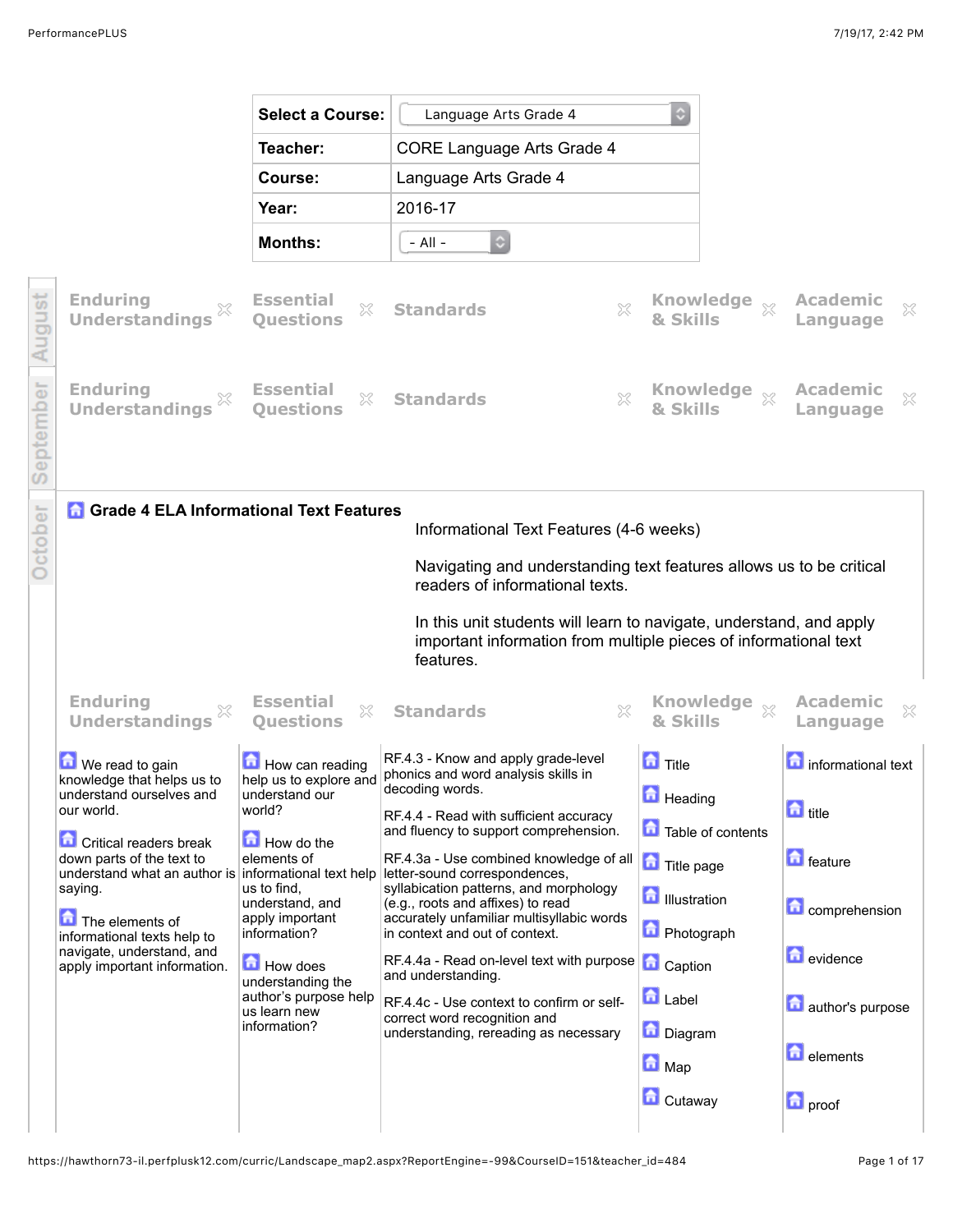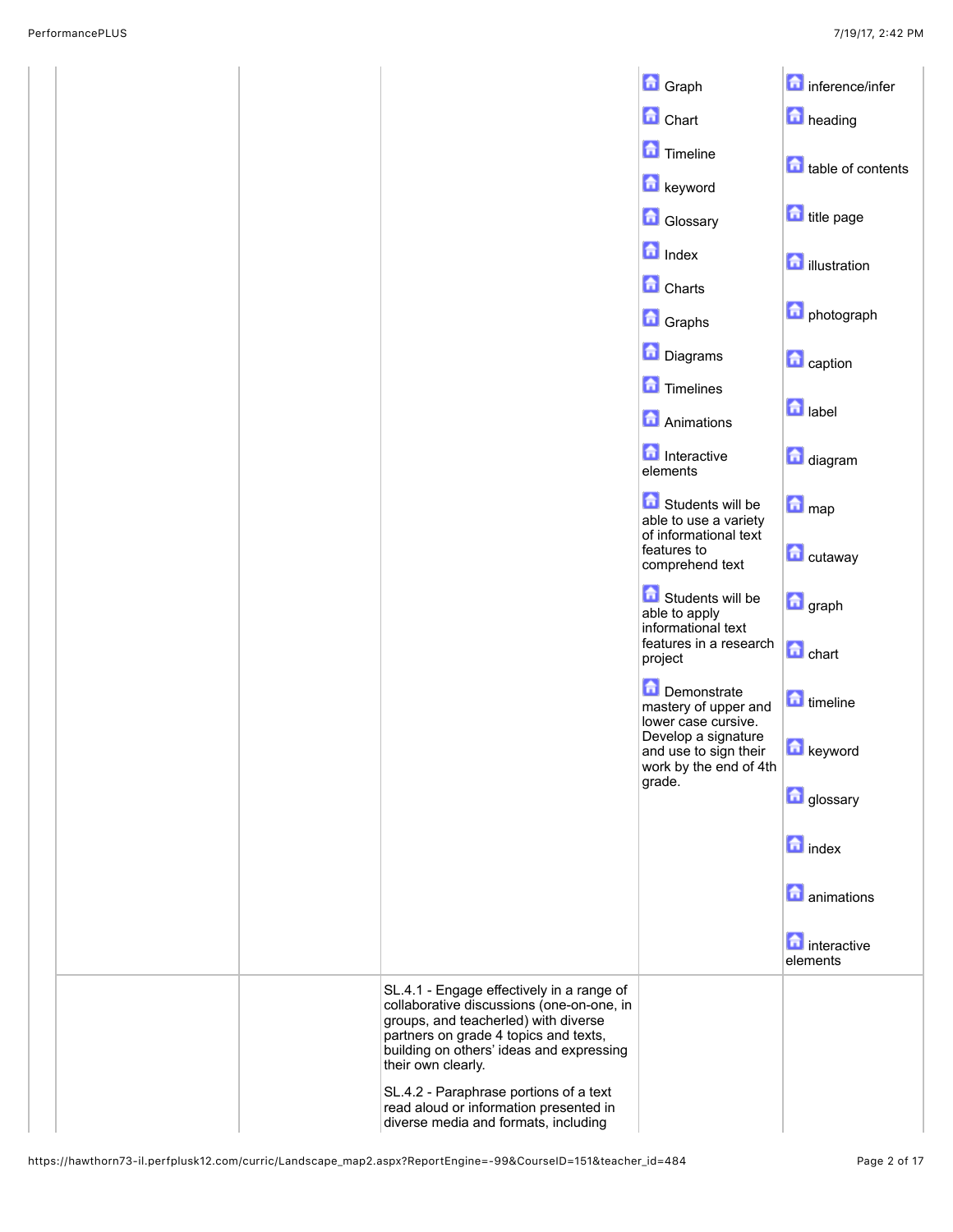| visually, quantitatively, and orally.                                                                                                                                                                                                                                                                |                                                  |  |
|------------------------------------------------------------------------------------------------------------------------------------------------------------------------------------------------------------------------------------------------------------------------------------------------------|--------------------------------------------------|--|
| RI.4.7 - Interpret information presented<br>visually, orally, or quantitatively (e.g., in<br>charts, graphs, diagrams, time lines,<br>animations, or interactive elements on<br>Web pages) and explain how the<br>information contributes to an<br>understanding of the text in which it<br>appears. |                                                  |  |
| RI.4.8 - Explain how an author uses<br>reasons and evidence to support<br>particular points in a text.                                                                                                                                                                                               |                                                  |  |
| RI.4.10 - By the end of year, read and<br>comprehend informational texts,<br>including history/social studies, science,<br>and technical texts, in the grades 4-5<br>text complexity band proficiently, with<br>scaffolding as needed at the high end of<br>the range.                               |                                                  |  |
| RI.4.9 - Integrate information from two<br>texts on the same topic in order to write<br>or speak about the subject<br>knowledgeably.                                                                                                                                                                 |                                                  |  |
| L.4.2 - Demonstrate command of the<br>conventions of standard English<br>capitalization, punctuation, and spelling<br>when writing.                                                                                                                                                                  |                                                  |  |
| L.4.1f - Produce complete sentences,<br>recognizing and correcting inappropriate<br>fragments and run-ons.*                                                                                                                                                                                          |                                                  |  |
| L.4.2a - Use correct capitalization.                                                                                                                                                                                                                                                                 |                                                  |  |
| L.4.2b - Use commas and quotation<br>marks to mark direct speech and<br>quotations from a text.                                                                                                                                                                                                      |                                                  |  |
| L.4.2d - Spell grade-appropriate words<br>correctly, consulting references as<br>needed.                                                                                                                                                                                                             |                                                  |  |
| L.4.3a - Choose words and phrases to<br>convey ideas precisely.*                                                                                                                                                                                                                                     |                                                  |  |
| L.4.3b - Choose punctuation for effect.*                                                                                                                                                                                                                                                             |                                                  |  |
| L.4.1 - Demonstrate command of the<br>conventions of standard English<br>grammar and usage when writing or<br>speaking.                                                                                                                                                                              |                                                  |  |
| W.4.2 - Write informative/explanatory<br>texts to examine a topic and convey<br>ideas and information clearly.                                                                                                                                                                                       | Research project<br>(pamphlet or final<br>paper) |  |
| W.4.7 - Conduct short research projects<br>that build knowledge through<br>investigation of different aspects of a<br>topic.                                                                                                                                                                         |                                                  |  |
| W.4.9 - Draw evidence from literary or<br>informational texts to support analysis,<br>reflection, and research.                                                                                                                                                                                      |                                                  |  |
| W.4.2a - Introduce a topic clearly and<br>group related information in paragraphs<br>and sections; include formatting (e.g.,                                                                                                                                                                         |                                                  |  |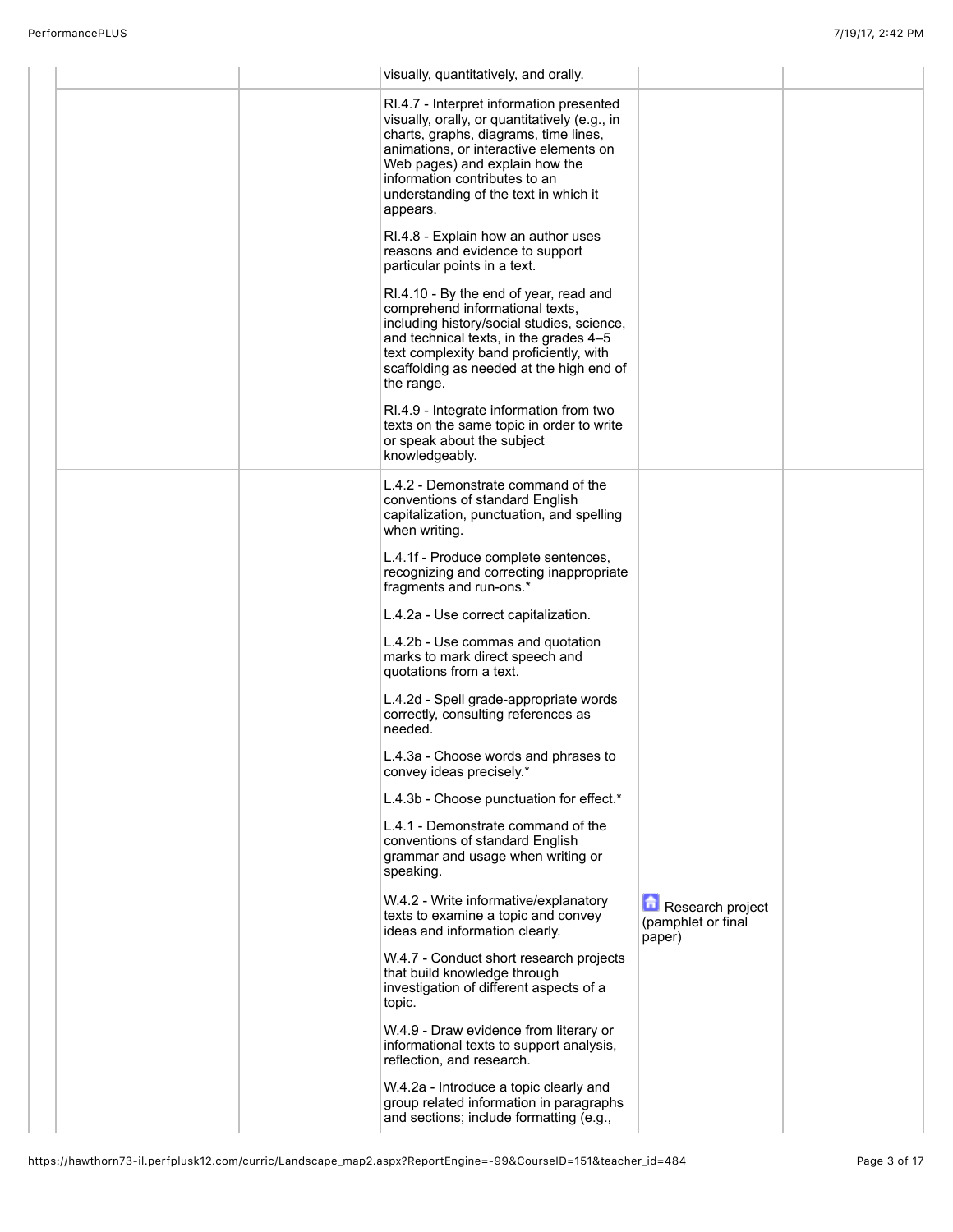|                                              |                                                                 | headings), illustrations, and multimedia<br>when useful to aiding comprehension.                                                                                                        |                                        |                                  |
|----------------------------------------------|-----------------------------------------------------------------|-----------------------------------------------------------------------------------------------------------------------------------------------------------------------------------------|----------------------------------------|----------------------------------|
|                                              |                                                                 | G3-5:1.1 - Demonstrate basic steps in<br>using available hardware and<br>applications (e.g., log into a computer,<br>connect/disconnect peripherals, upload<br>files from peripherals). |                                        |                                  |
|                                              |                                                                 | G3-5:1.2 - Select a printer, use print<br>preview, and print a document with the<br>appropriate page setup and orientation.                                                             |                                        |                                  |
|                                              |                                                                 | G3-5:1.4 - Demonstrate intermediate<br>keyboarding skills and proper<br>keyboarding techniques.                                                                                         |                                        |                                  |
|                                              |                                                                 | G3-5:1.5 - Use menu/tool bar functions in<br>a word processing program (i.e., font<br>size/style, line spacing, margins) to<br>format, edit, and print a document.                      |                                        |                                  |
|                                              |                                                                 | G3-5:1.7 - Proofread and edit writing<br>using appropriate resources (e.g.,<br>dictionary, spell-checker, grammar<br>resources).                                                        |                                        |                                  |
|                                              |                                                                 | G3-5:2.1 - Explain and demonstrate<br>compliance with school rules (Acceptable<br>Use Policy) regarding responsible use of<br>computers and networks.                                   |                                        |                                  |
|                                              |                                                                 | L.4.1a - Use relative pronouns (who,<br>whose, whom, which, that) and relative<br>adverbs (where, when, why).                                                                           |                                        |                                  |
|                                              |                                                                 | L.4.1b - Form and use the progressive<br>(e.g., I was walking; I am walking; I will<br>be walking) verb tenses.                                                                         |                                        |                                  |
|                                              |                                                                 | L.4.1c - Use modal auxiliaries (e.g., can,<br>may, must) to convey various conditions.                                                                                                  |                                        |                                  |
|                                              |                                                                 | L.4.1d - Order adjectives within<br>sentences according to conventional<br>patterns (e.g., a small red bag rather than<br>a red small bag).                                             |                                        |                                  |
|                                              |                                                                 | L.4.1e - Form and use prepositional<br>phrases.                                                                                                                                         |                                        |                                  |
|                                              |                                                                 | L.4.1g - Correctly use frequently<br>confused words (e.g., to, too, two; there,<br>their).*                                                                                             |                                        |                                  |
|                                              |                                                                 | L.4.2c - Use a comma before a<br>coordinating conjunction in a compound<br>sentence.                                                                                                    |                                        |                                  |
|                                              |                                                                 | <b>Grade 4 ELA Relationships Fiction</b> Whipping Boy (4-6 weeks)                                                                                                                       |                                        |                                  |
|                                              |                                                                 | In this unit, students will use fiction texts to identify the main idea, details,<br>infer and use text evidence.                                                                       |                                        |                                  |
| <b>Enduring</b><br><b>Understandings</b>     | <b>Essential</b><br>X<br><b>Questions</b>                       | <b>Standards</b>                                                                                                                                                                        | <b>Knowledge</b><br>$\chi$<br>& Skills | <b>Academic</b><br>X<br>Language |
| relationships are<br>dynamic and can change. | Does individual<br>perspective influence<br>one's perception of | RL.4.1 - Refer to details and examples in<br>a text when explaining what the text says<br>explicitly and when drawing inferences                                                        | Author's Craft                         | <b>C</b> conclude                |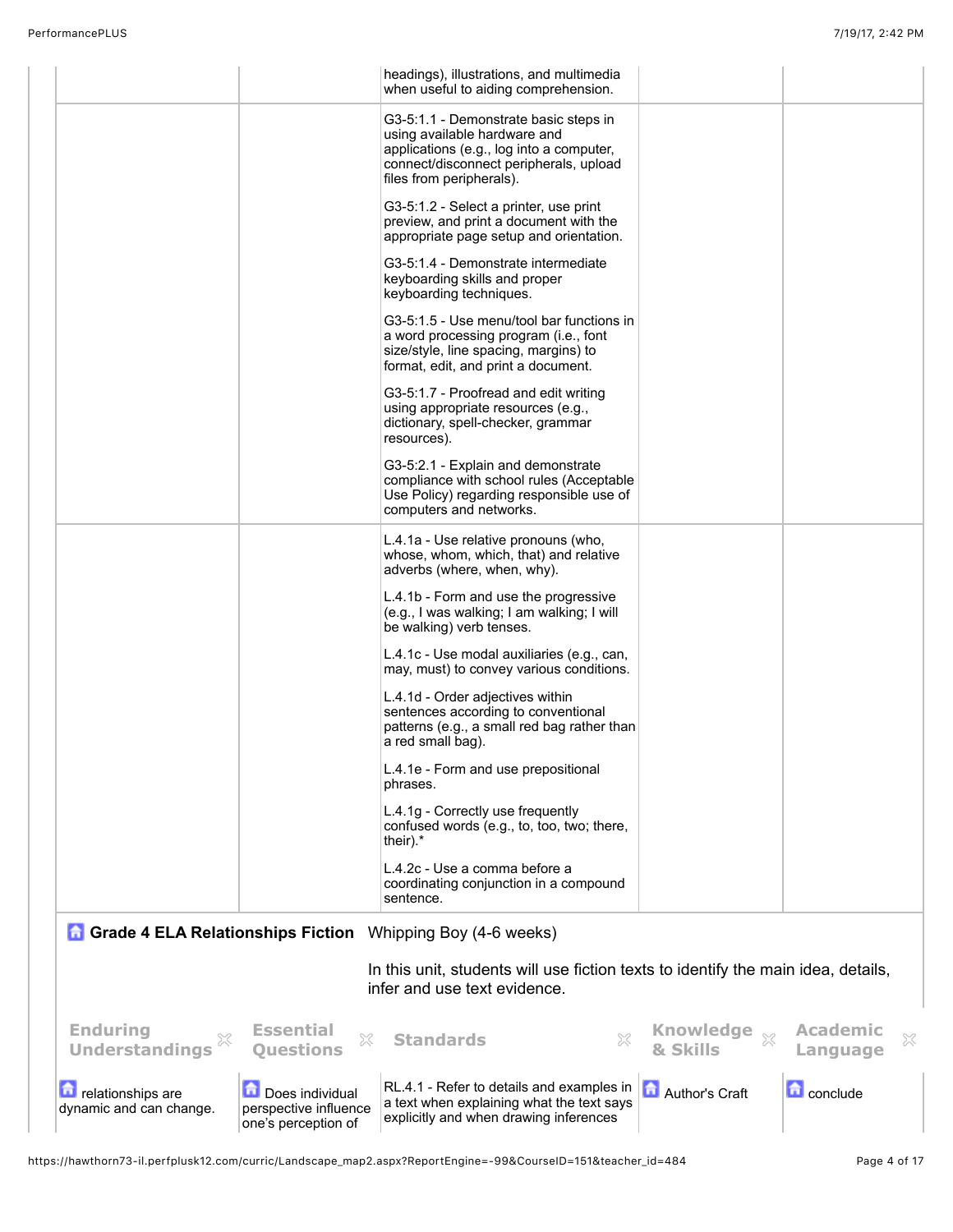|                                                                                     | fairness?                                            | from the text.                                                                                                                                                                                                                          | character study                                                     | whipping boy                    |
|-------------------------------------------------------------------------------------|------------------------------------------------------|-----------------------------------------------------------------------------------------------------------------------------------------------------------------------------------------------------------------------------------------|---------------------------------------------------------------------|---------------------------------|
| individual perspective<br>can influence the way                                     | How do cultures,                                     | RL.4.2 - Determine a theme of a story,                                                                                                                                                                                                  |                                                                     |                                 |
| individuals think of others.                                                        | countries. and periods<br>of history help define     | drama, or poem from details in the text;<br>summarize the text.                                                                                                                                                                         | <b>D</b> plot                                                       | compare/contrast                |
| fairness looks different in<br>other cultures, countries and<br>periods of history. | fairness?<br>How are my views<br>about relationships | RL.4.3 - Describe in depth a character,<br>setting, or event in a story or drama,<br>drawing on specific details in the text<br>(e.g., a character's thoughts, words, or                                                                | compare &<br>contrast<br>侖<br>summarize                             | defend                          |
| people are not always<br>treated fairly.                                            | shaped by my life<br>experiences?                    | actions).                                                                                                                                                                                                                               | <b>D</b> Setting                                                    | deprived                        |
|                                                                                     | What causes<br>relationships to<br>change?           | RL.4.4 - Determine the meaning of words<br>and phrases as they are used in a text,<br>including those that allude to significant<br>characters found in mythology (e.g.,<br>Herculean).                                                 | <b>R</b> Schema<br>Teacher led<br>inferencing                       | develop                         |
|                                                                                     |                                                      | RL.4.7 - Make connections between the<br>text of a story or drama and a visual or<br>oral presentation of the text, identifying                                                                                                         | Demonstrate<br>mastery of upper and                                 | <b>D</b> essential              |
|                                                                                     |                                                      | where each version reflects specific<br>descriptions and directions in the text.                                                                                                                                                        | lower case cursive.<br>Develop a signature<br>and use to sign their | <b>n</b> equity                 |
|                                                                                     |                                                      | RL.4.9 - Compare and contrast the<br>treatment of similar themes and topics<br>(e.g., opposition of good and evil) and<br>patterns of events (e.g., the quest) in                                                                       | work by the end of 4th<br>grade.                                    | <b>n</b> inequity               |
|                                                                                     |                                                      | stories, myths, and traditional literature<br>from different cultures.                                                                                                                                                                  |                                                                     | <b>n</b> perception<br>medievel |
|                                                                                     |                                                      | RL.4.10 - By the end of the year, read<br>and comprehend literature, including<br>stories, dramas, and poetry, in the grades<br>4-5 text complexity band proficiently, with<br>scaffolding as needed at the high end of<br>the range.   |                                                                     |                                 |
|                                                                                     |                                                      | W.4.9 - Draw evidence from literary or<br>informational texts to support analysis,<br>reflection, and research.                                                                                                                         | 盒<br>expository writing -<br>perspective,<br>compare/contrast       |                                 |
|                                                                                     |                                                      | W.4.1 - Write opinion pieces on topics or<br>texts, supporting a point of view with<br>reasons and information.                                                                                                                         |                                                                     |                                 |
|                                                                                     |                                                      | W.4.1a - Introduce a topic or text clearly,<br>state an opinion, and create an<br>organizational structure in which related<br>ideas are grouped to support the writer's<br>purpose.                                                    |                                                                     |                                 |
|                                                                                     |                                                      | W.4.1b - Provide reasons that are<br>supported by facts and details.                                                                                                                                                                    |                                                                     |                                 |
|                                                                                     |                                                      | W.4.1c - Link opinion and reasons using<br>words and phrases (e.g., for instance, in<br>order to, in addition).                                                                                                                         |                                                                     |                                 |
|                                                                                     |                                                      | W.4.1d - Provide a concluding statement<br>or section related to the opinion<br>presented.                                                                                                                                              |                                                                     |                                 |
|                                                                                     |                                                      | W.4.4 - Produce clear and coherent<br>writing in which the development and<br>organization are appropriate to task,<br>purpose, and audience. (Grade-specific<br>expectations for writing types are defined<br>in standards 1-3 above.) |                                                                     |                                 |
|                                                                                     |                                                      | W.4.10 - Write routinely over extended<br>time frames (time for research, reflection,<br>and revision) and shorter time frames (a                                                                                                       |                                                                     |                                 |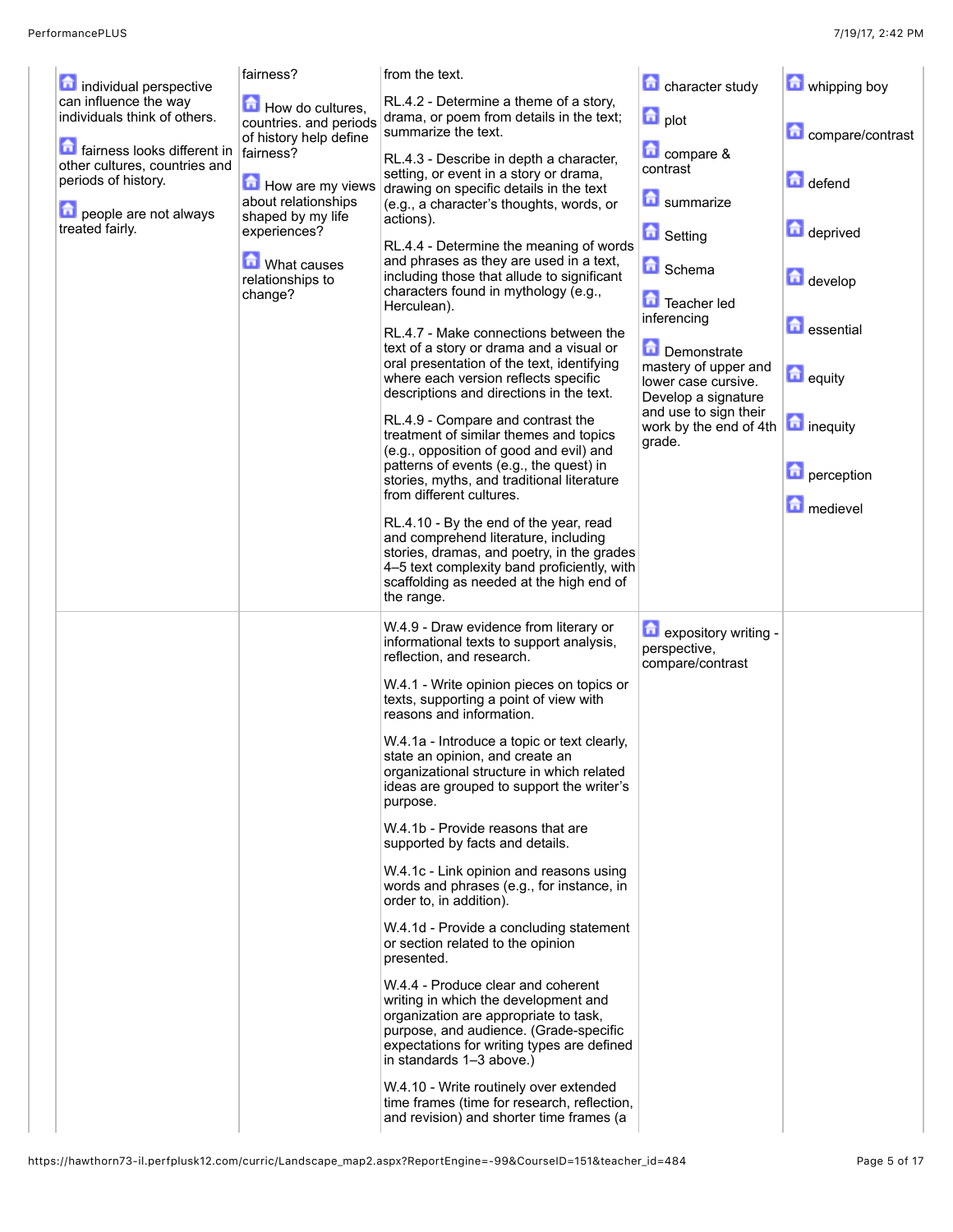|                                                 |                                           | single sitting or a day or two) for a range                                                                                                                                                                                                                                                                                                              |                                          |                                  |
|-------------------------------------------------|-------------------------------------------|----------------------------------------------------------------------------------------------------------------------------------------------------------------------------------------------------------------------------------------------------------------------------------------------------------------------------------------------------------|------------------------------------------|----------------------------------|
|                                                 |                                           | of discipline-specific tasks, purposes, and<br>audiences.                                                                                                                                                                                                                                                                                                |                                          |                                  |
|                                                 |                                           | W.4.9a - Apply grade 4 Reading<br>standards to literature (e.g., "Describe in<br>depth a character, setting, or event in a<br>story or drama, drawing on specific<br>details in the text [e.g., a character's<br>thoughts, words, or actions].").                                                                                                        |                                          |                                  |
|                                                 |                                           | RI.4.2 - Determine the main idea of a text<br>and explain how it is supported by key<br>details: summarize the text.                                                                                                                                                                                                                                     |                                          |                                  |
|                                                 |                                           | RI.4.3 - Explain events, procedures,<br>ideas, or concepts in a historical,<br>scientific, or technical text, including what<br>happened and why, based on specific<br>information in the text.                                                                                                                                                          |                                          |                                  |
|                                                 |                                           | RI.4.10 - By the end of year, read and<br>comprehend informational texts,<br>including history/social studies, science,<br>and technical texts, in the grades 4-5<br>text complexity band proficiently, with<br>scaffolding as needed at the high end of<br>the range.                                                                                   |                                          |                                  |
|                                                 |                                           | RI.4.1 - Refer to details and examples in<br>a text when explaining what the text says<br>explicitly and when drawing inferences<br>from the text.                                                                                                                                                                                                       |                                          |                                  |
|                                                 |                                           | 4.SS.PS.2 - Understand the three<br>branches of government of the United<br>States and how they give structure and<br>balance to our country.                                                                                                                                                                                                            | Interdependence<br>of the three branches |                                  |
|                                                 |                                           | SL.4.1c - Pose and respond to specific<br>questions to clarify or follow up on<br>information, and make comments that<br>contribute to the discussion and link to<br>the remarks of others.                                                                                                                                                              |                                          |                                  |
|                                                 |                                           | SL.4.5 - Add audio recordings and visual<br>displays to presentations when<br>appropriate to enhance the development<br>of main ideas or themes.                                                                                                                                                                                                         |                                          |                                  |
|                                                 |                                           | SL.4.6 - Differentiate between contexts<br>that call for formal English (e.g.,<br>presenting ideas) and situations where<br>informal discourse is appropriate (e.g.,<br>small-group discussion); use formal<br>English when appropriate to task and<br>situation. (See grade 4 Language<br>standards 1 on pages 28 and 29 for<br>specific expectations.) |                                          |                                  |
| <b>Enduring</b><br>×<br><b>Understandings</b>   | <b>Essential</b><br>X<br><b>Ouestions</b> | 53<br><b>Standards</b>                                                                                                                                                                                                                                                                                                                                   | Knowledge xx<br>& Skills                 | <b>Academic</b><br>×<br>Language |
| <b>Grade 4 ELA Change</b> Mythology (6-8 weeks) |                                           |                                                                                                                                                                                                                                                                                                                                                          |                                          |                                  |

In this unit, students will use fiction texts to identify the main idea, details, infer and use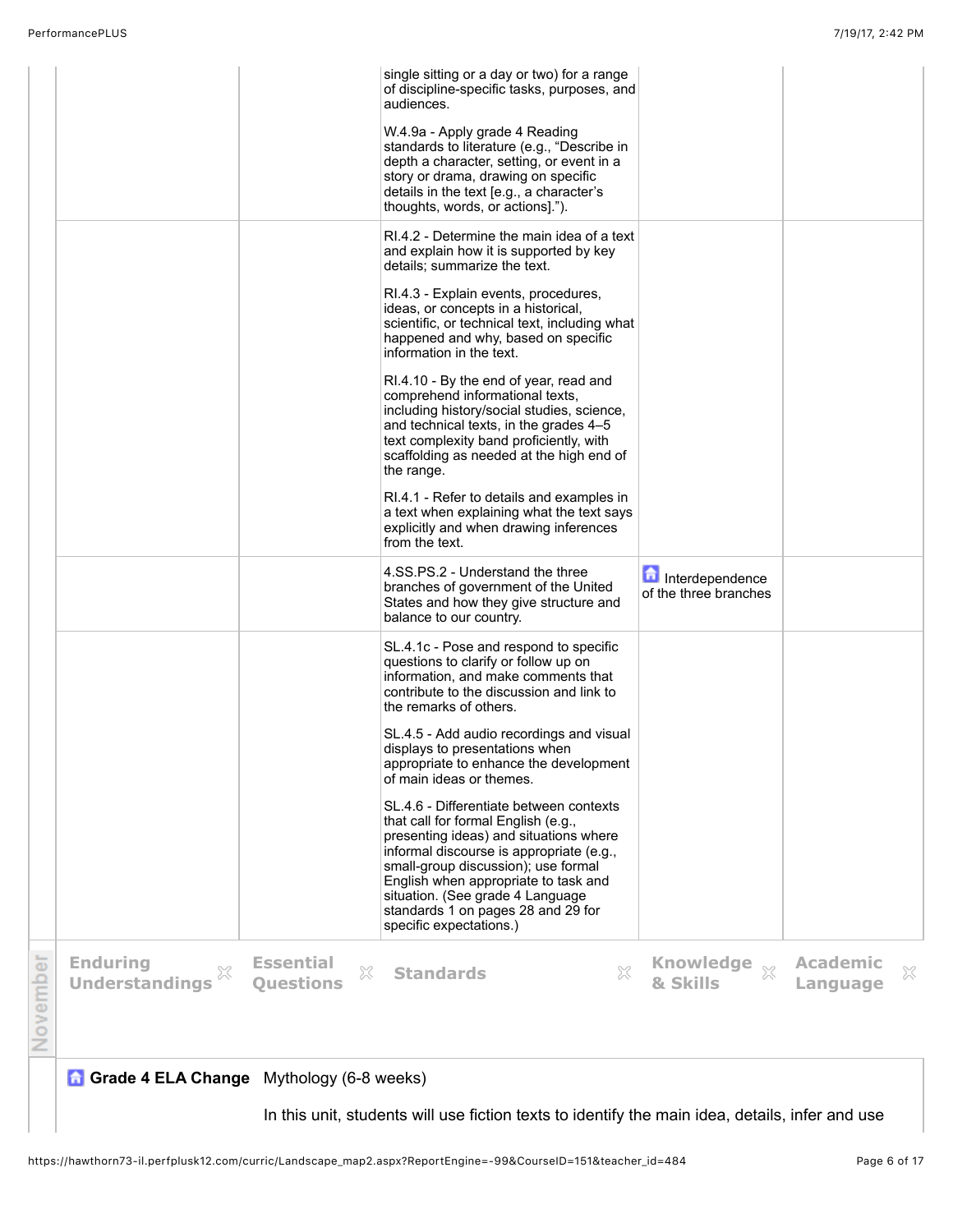f

|       |                                                                                                                                                                                                                                                                                                                                                                                                                                          | text evidence.                                                                                                                                                           |                                                                                                                                                                                                                                                                                                                                                                                                                                                                                                                                                                                                                                                                                                                                                                                                                                                                                                                                                                                                                                                                                                                                                                                                                                                                                                                                                                                                                                                                                                                                                                                                                                                                               |                                                                                                                                                                                                                                                                                                                                                                                                                                                                                                                                            |                                                                                                                                                                                                                                                                                                         |
|-------|------------------------------------------------------------------------------------------------------------------------------------------------------------------------------------------------------------------------------------------------------------------------------------------------------------------------------------------------------------------------------------------------------------------------------------------|--------------------------------------------------------------------------------------------------------------------------------------------------------------------------|-------------------------------------------------------------------------------------------------------------------------------------------------------------------------------------------------------------------------------------------------------------------------------------------------------------------------------------------------------------------------------------------------------------------------------------------------------------------------------------------------------------------------------------------------------------------------------------------------------------------------------------------------------------------------------------------------------------------------------------------------------------------------------------------------------------------------------------------------------------------------------------------------------------------------------------------------------------------------------------------------------------------------------------------------------------------------------------------------------------------------------------------------------------------------------------------------------------------------------------------------------------------------------------------------------------------------------------------------------------------------------------------------------------------------------------------------------------------------------------------------------------------------------------------------------------------------------------------------------------------------------------------------------------------------------|--------------------------------------------------------------------------------------------------------------------------------------------------------------------------------------------------------------------------------------------------------------------------------------------------------------------------------------------------------------------------------------------------------------------------------------------------------------------------------------------------------------------------------------------|---------------------------------------------------------------------------------------------------------------------------------------------------------------------------------------------------------------------------------------------------------------------------------------------------------|
|       |                                                                                                                                                                                                                                                                                                                                                                                                                                          | <b>Beliefs</b>                                                                                                                                                           |                                                                                                                                                                                                                                                                                                                                                                                                                                                                                                                                                                                                                                                                                                                                                                                                                                                                                                                                                                                                                                                                                                                                                                                                                                                                                                                                                                                                                                                                                                                                                                                                                                                                               |                                                                                                                                                                                                                                                                                                                                                                                                                                                                                                                                            |                                                                                                                                                                                                                                                                                                         |
|       | <b>Enduring</b><br><b>Understandings</b>                                                                                                                                                                                                                                                                                                                                                                                                 | <b>Essential</b><br>X<br><b>Ouestions</b>                                                                                                                                | 83<br><b>Standards</b>                                                                                                                                                                                                                                                                                                                                                                                                                                                                                                                                                                                                                                                                                                                                                                                                                                                                                                                                                                                                                                                                                                                                                                                                                                                                                                                                                                                                                                                                                                                                                                                                                                                        | Knowledge & x<br><b>Skills</b>                                                                                                                                                                                                                                                                                                                                                                                                                                                                                                             | <b>Academic</b><br>X<br>Language                                                                                                                                                                                                                                                                        |
| Decem | You don't have to believe<br>everything you read.<br>Ancient stories help us<br>make sense of our world.<br>Myths explain natural<br>events.<br>Myths teach a moral or a<br>life lesson.<br>Literature has predictable<br>patterns focusing on myths<br>(good vs. evil)<br>Allusions to mythology<br>are found in many aspects of<br>our culture and language<br>including literature,<br>television, movies,<br>advertisements and art. | What problems<br>could arise from<br>believing everything<br>you read?<br>What is it that<br>makes change good<br>or bad - Evaluate<br>what makes change<br>good or bad. | RL.4.1 - Refer to details and examples<br>in a text when explaining what the text<br>says explicitly and when drawing<br>inferences from the text.<br>RL.4.2 - Determine a theme of a story,<br>drama, or poem from details in the text;<br>summarize the text.<br>RL.4.3 - Describe in depth a character,<br>setting, or event in a story or drama,<br>drawing on specific details in the text<br>(e.g., a character's thoughts, words, or<br>actions).<br>RL.4.4 - Determine the meaning of<br>words and phrases as they are used in<br>a text, including those that allude to<br>significant characters found in<br>mythology (e.g., Herculean).<br>RL.4.7 - Make connections between<br>the text of a story or drama and a<br>visual or oral presentation of the text,<br>identifying where each version reflects<br>specific descriptions and directions in<br>the text.<br>RL.4.9 - Compare and contrast the<br>treatment of similar themes and topics<br>(e.g., opposition of good and evil) and<br>patterns of events (e.g., the quest) in<br>stories, myths, and traditional literature<br>from different cultures.<br>RL.4.10 - By the end of the year, read<br>and comprehend literature, including<br>stories, dramas, and poetry, in the<br>grades 4–5 text complexity band<br>proficiently, with scaffolding as needed<br>at the high end of the range.<br>RL.4.5 - Explain major differences<br>between poems, drama, and prose,<br>and refer to the structural elements of<br>poems (e.g., verse, rhythm, meter) and<br>drama (e.g., casts of characters,<br>settings, descriptions, dialogue, stage<br>directions) when writing or speaking<br>about a text. | Summarize a<br>mythology text<br>Infer the theme of a<br>myth<br><b>Character traits</b><br>(analyze, identify)<br>Interpret language<br>(allusion, figurative<br>language)<br>Find patterns in<br>literature and use<br>evidence to explain<br><b>In Identify and evaluate</b><br>opposite perspectives<br>(good vs. evil)<br>Recognize the<br>importance of providing<br>proof with ideas<br>Demonstrate mastery<br>of upper and lower case<br>cursive. Develop a<br>signature and use to sign<br>their work by the end of<br>4th grade. | <b>D</b> summarize<br>mythology<br>$\blacksquare$ belief<br><b>n</b> proof<br><b>D</b> evidence<br>$\Box$ infer<br>characteristics<br><b>allusion</b><br><b>D</b> source<br><b>d</b> cite<br>myths<br><b>Greece</b><br>Mount Olympus<br><b>Roman</b><br><b>Ancient</b><br>God/Goddess<br>mames of Greek |
|       |                                                                                                                                                                                                                                                                                                                                                                                                                                          |                                                                                                                                                                          |                                                                                                                                                                                                                                                                                                                                                                                                                                                                                                                                                                                                                                                                                                                                                                                                                                                                                                                                                                                                                                                                                                                                                                                                                                                                                                                                                                                                                                                                                                                                                                                                                                                                               |                                                                                                                                                                                                                                                                                                                                                                                                                                                                                                                                            | Gods/Goddesses<br><b>n</b> immortal<br><b>n</b> ortal                                                                                                                                                                                                                                                   |
|       |                                                                                                                                                                                                                                                                                                                                                                                                                                          |                                                                                                                                                                          |                                                                                                                                                                                                                                                                                                                                                                                                                                                                                                                                                                                                                                                                                                                                                                                                                                                                                                                                                                                                                                                                                                                                                                                                                                                                                                                                                                                                                                                                                                                                                                                                                                                                               |                                                                                                                                                                                                                                                                                                                                                                                                                                                                                                                                            |                                                                                                                                                                                                                                                                                                         |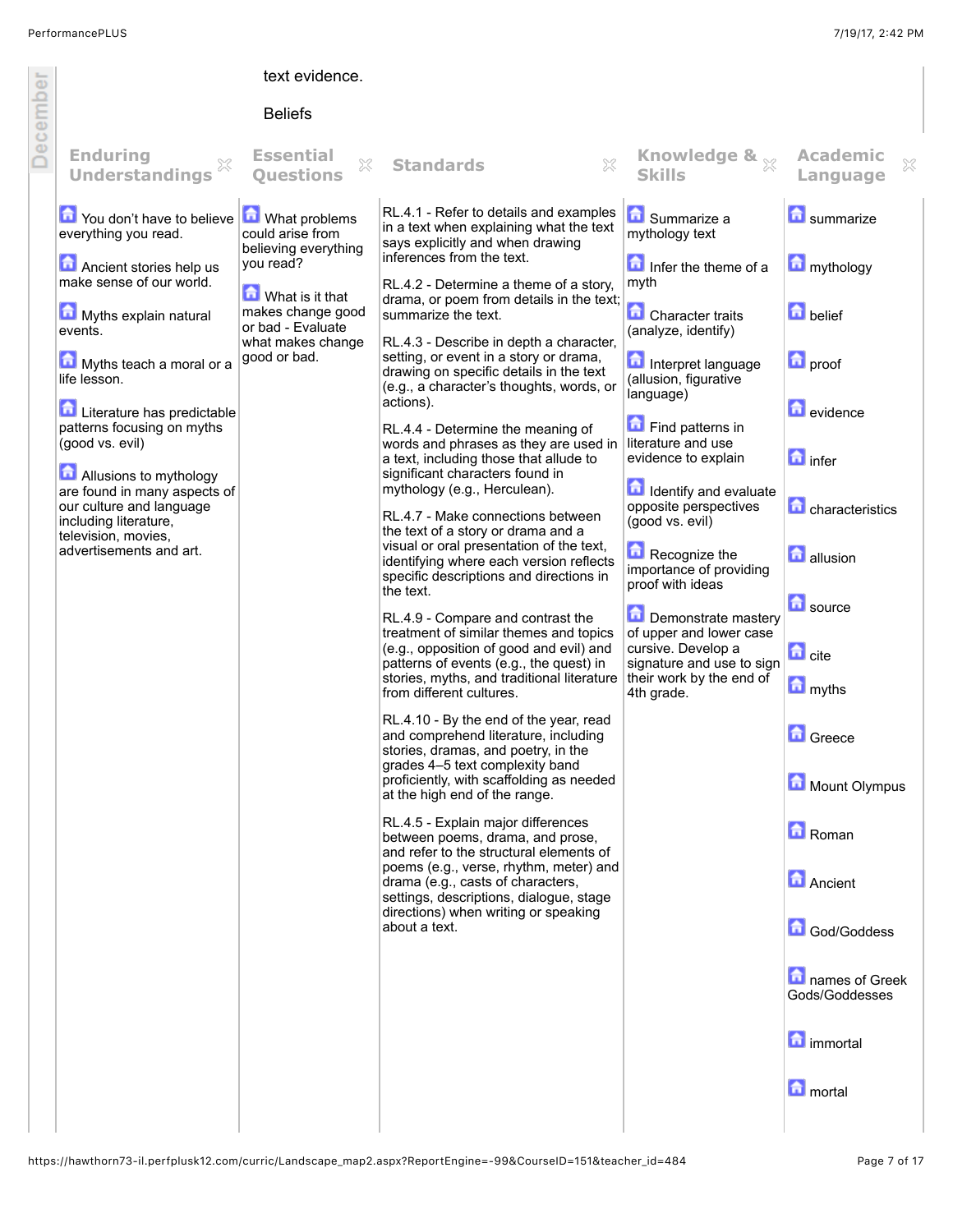|  |                                                    |                                                                                                                                                                                                                                                                                                                                                                                                                                                                                                                                                                                                                                                                                                                                                                                                                                                                                                                                                                                                                                                                                                                                                                                                                                                                                                                                                                                                                                          |                                                                                                                                                                                                                                                                                                          | <b>n</b> symbols<br>underworld<br><b>n</b> fortune |
|--|----------------------------------------------------|------------------------------------------------------------------------------------------------------------------------------------------------------------------------------------------------------------------------------------------------------------------------------------------------------------------------------------------------------------------------------------------------------------------------------------------------------------------------------------------------------------------------------------------------------------------------------------------------------------------------------------------------------------------------------------------------------------------------------------------------------------------------------------------------------------------------------------------------------------------------------------------------------------------------------------------------------------------------------------------------------------------------------------------------------------------------------------------------------------------------------------------------------------------------------------------------------------------------------------------------------------------------------------------------------------------------------------------------------------------------------------------------------------------------------------------|----------------------------------------------------------------------------------------------------------------------------------------------------------------------------------------------------------------------------------------------------------------------------------------------------------|----------------------------------------------------|
|  |                                                    | RF.4.4a - Read on-level text with<br>purpose and understanding.<br>RF.4.4c - Use context to confirm or<br>self-correct word recognition and<br>understanding, rereading as necessary                                                                                                                                                                                                                                                                                                                                                                                                                                                                                                                                                                                                                                                                                                                                                                                                                                                                                                                                                                                                                                                                                                                                                                                                                                                     |                                                                                                                                                                                                                                                                                                          | $\Box$ fate                                        |
|  | How can you<br>prove something is<br>true?         | W.4.7 - Conduct short research<br>projects that build knowledge through<br>investigation of different aspects of a<br>topic.<br>W.4.9 - Draw evidence from literary or<br>informational texts to support analysis,<br>reflection, and research.<br>W.4.10 - Write routinely over extended<br>time frames (time for research,<br>reflection, and revision) and shorter<br>time frames (a single sitting or a day or<br>two) for a range of discipline-specific<br>tasks, purposes, and audiences.<br>W.4.2 - Write informative/explanatory<br>texts to examine a topic and convey<br>ideas and information clearly.<br>W.4.5 - With guidance and support<br>from peers and adults, develop and<br>strengthen writing as needed by<br>planning, revising, and editing. (Editing<br>for conventions should demonstrate<br>command of Language standards 1-3<br>up to and including grade 4 on pages<br>28 and 29.)<br>W.4.2b - Develop the topic with facts,<br>definitions, concrete details,<br>quotations, or other information and<br>examples related to the topic.<br>W.4.2c - Link ideas within categories of<br>information using words and phrases<br>(e.g., another, for example, also,<br>because).<br>W.4.2d - Use precise language and<br>domain-specific vocabulary to inform<br>about or explain the topic.<br>W.4.2e - Provide a concluding<br>statement or section related to the<br>information or explanation presented. | Opinion Writing:<br>Who is the greatest<br>god/goddess?<br>侖<br>Informative/explanatory:<br>What is a myth?<br>Narrative Writing:<br>Write your own myth.<br>Demonstrate mastery<br>of upper and lower case<br>cursive. Develop a<br>signature and use to sign<br>their work by the end of<br>4th grade. |                                                    |
|  | How do myths<br>influence language<br>and society? | L.4.4 - Determine or clarify the<br>meaning of unknown and multiple-<br>meaning words and phrases based on<br>grade 4 reading and content, choosing<br>flexibly from a range of strategies.                                                                                                                                                                                                                                                                                                                                                                                                                                                                                                                                                                                                                                                                                                                                                                                                                                                                                                                                                                                                                                                                                                                                                                                                                                              |                                                                                                                                                                                                                                                                                                          |                                                    |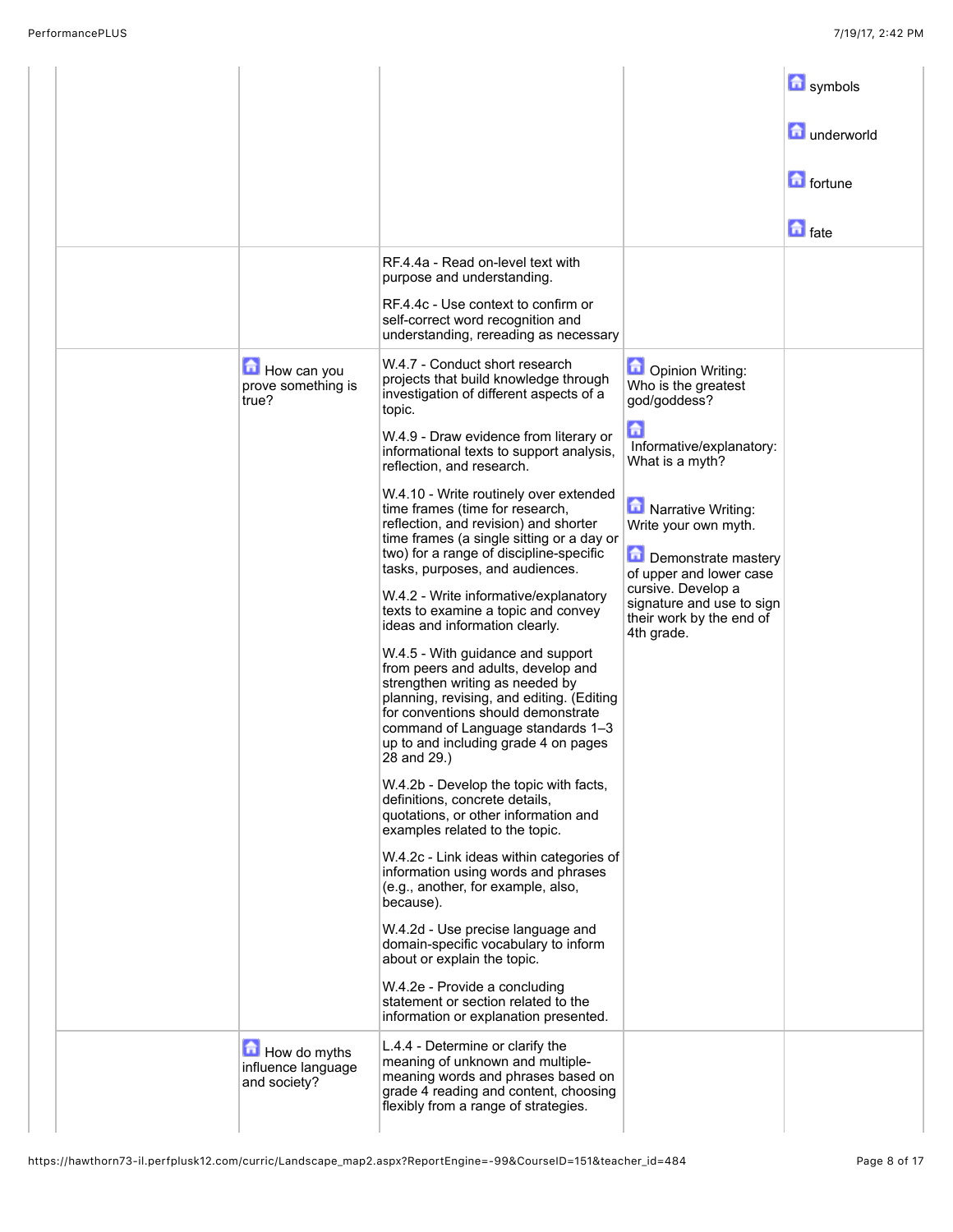| nuar |                                                                                                                                                                                                                                                                                                                                                                                       | How do myths<br>influence language<br>and society?<br>What shapes a<br>person's beliefs?                                                                                                                                                                                                                   | L.4.4a - Use context (e.g., definitions,<br>examples, or restatements in text) as a<br>clue to the meaning of a word or<br>phrase.<br>L.4.4b - Use common, grade-<br>appropriate Greek and Latin affixes<br>and roots as clues to the meaning of a<br>word (e.g., telegraph, photograph,<br>autograph).<br>L.4.4c - Consult reference materials<br>(e.g., dictionaries, glossaries,<br>thesauruses), both print and digital, to<br>find the pronunciation and determine or<br>clarify the precise meaning of key<br>words and phrases.<br>SL.4.2 - Paraphrase portions of a text<br>read aloud or information presented in<br>diverse media and formats, including<br>visually, quantitatively, and orally.<br>SL.4.4 - Report on a topic or text, tell a<br>story, or recount an experience in an<br>organized manner, using appropriate<br>facts and relevant, descriptive details<br>to support main ideas or themes;<br>speak clearly at an understandable<br>pace.<br>Grade 4 ELA Informational Text Structures Recognizing structures enhances understandings (6-8 weeks)<br>Students will explore a variety of informational text structures,<br>compare and contrast informational structures, analyze each<br>structure format, and evaluate the purpose for each element used<br>in the informational text structures. |                                                                                                                                                                                                                                                                                                                                                                                                                        |                                                                                                                                                                                                           |
|------|---------------------------------------------------------------------------------------------------------------------------------------------------------------------------------------------------------------------------------------------------------------------------------------------------------------------------------------------------------------------------------------|------------------------------------------------------------------------------------------------------------------------------------------------------------------------------------------------------------------------------------------------------------------------------------------------------------|----------------------------------------------------------------------------------------------------------------------------------------------------------------------------------------------------------------------------------------------------------------------------------------------------------------------------------------------------------------------------------------------------------------------------------------------------------------------------------------------------------------------------------------------------------------------------------------------------------------------------------------------------------------------------------------------------------------------------------------------------------------------------------------------------------------------------------------------------------------------------------------------------------------------------------------------------------------------------------------------------------------------------------------------------------------------------------------------------------------------------------------------------------------------------------------------------------------------------------------------------------------------------------------------------------------------------------|------------------------------------------------------------------------------------------------------------------------------------------------------------------------------------------------------------------------------------------------------------------------------------------------------------------------------------------------------------------------------------------------------------------------|-----------------------------------------------------------------------------------------------------------------------------------------------------------------------------------------------------------|
|      | <b>Enduring</b><br><b>Understandings</b><br>Information is presented<br>using a variety of formats<br>and each form of<br>informational text has unique the purpose for<br>elements that help to convey each?<br>the information.<br>People share information informational text<br>to inform others, persuade<br>others, and to engage in<br>conversation about important<br>topics. | <b>Essential</b><br>X<br><b>Ouestions</b><br><b>M</b> What kinds of<br>information do people<br>share, and what is<br><b>M</b> Why do<br>structures use<br>different formats?<br>How do the<br>elements of each<br>informational text<br>structure<br>enhance/add to the<br>understanding of key<br>ideas? | <b>Standards</b><br>RF.4.3 - Know and apply grade-level<br>phonics and word analysis skills in<br>decoding words.<br>RF.4.4 - Read with sufficient<br>accuracy and fluency to support<br>comprehension.<br>RF.4.3a - Use combined knowledge<br>of all letter-sound correspondences,<br>syllabication patterns, and<br>morphology (e.g., roots and affixes)<br>to read accurately unfamiliar<br>multisyllabic words in context and<br>out of context.<br>RF.4.4a - Read on-level text with<br>purpose and understanding.<br>RF.4.4c - Use context to confirm or<br>self-correct word recognition and<br>understanding, rereading as<br>necessary<br>RI.4.5 - Describe the overall                                                                                                                                                                                                                                                                                                                                                                                                                                                                                                                                                                                                                                                 | Knowledge $_{\chi\!\chi}$<br>Students will<br>explore a variety of<br>informational text<br>structures.<br><b>Compare and</b><br>contrast informational<br>structures<br>Analyze each<br>structure format<br>Evaluate the<br>purpose for each<br>element used in the<br>informational text<br>structures<br>Demonstrate<br>mastery of upper and<br>lower case cursive.<br>Develop a signature<br>and use to sign their | <b>Academic</b><br>X<br>Language<br>命<br>Procedural/Interdisciplinary<br><b>Content Specific</b><br>informational<br><b>d</b> structures<br><b>n</b> organization<br><b>n</b> features<br><b>n</b> format |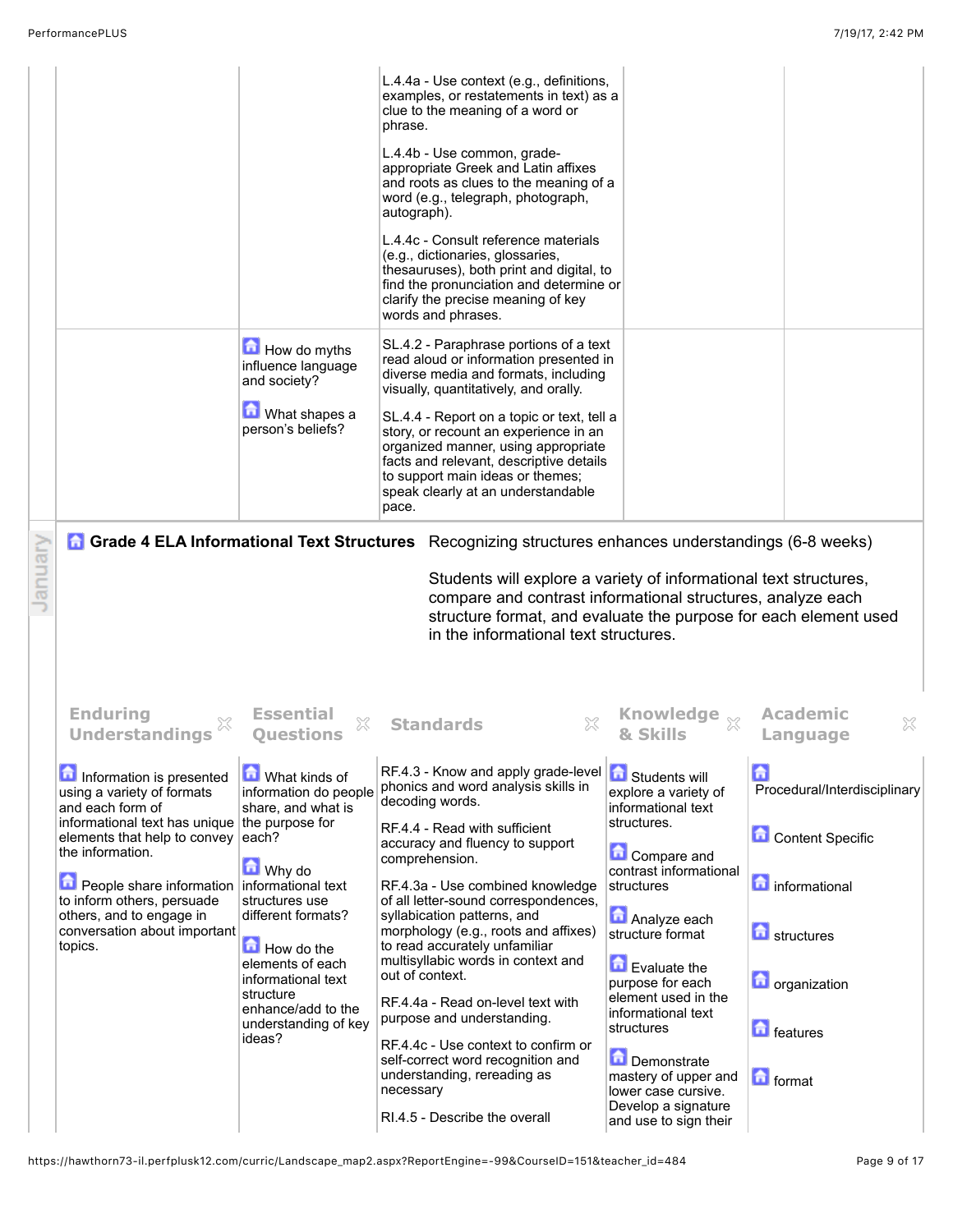| part of a text. | structure (e.g., chronology,<br>comparison, cause/effect,<br>problem/solution) of events, ideas,<br>concepts, or information in a text or                                                                                    | work by the end of 4th<br>grade. | analyze<br>sequence & order<br>(chronology) |
|-----------------|------------------------------------------------------------------------------------------------------------------------------------------------------------------------------------------------------------------------------|----------------------------------|---------------------------------------------|
|                 | RI.4.7 - Interpret information<br>presented visually, orally, or<br>quantitatively (e.g., in charts,<br>graphs, diagrams, time lines,<br>animations, or interactive elements                                                 |                                  | sequence & order (how<br>to)                |
| appears.        | on Web pages) and explain how the<br>information contributes to an<br>understanding of the text in which it                                                                                                                  |                                  | cause & effect<br>problem & solution        |
|                 | RI.4.10 - By the end of year, read<br>and comprehend informational texts,<br>including history/social studies,<br>science, and technical texts, in the<br>grades 4–5 text complexity band                                    |                                  | compare & contrast                          |
|                 | proficiently, with scaffolding as<br>needed at the high end of the range.                                                                                                                                                    |                                  | description                                 |
| speaking.       | L.4.1 - Demonstrate command of<br>the conventions of standard English<br>grammar and usage when writing or                                                                                                                   |                                  | question & answer                           |
|                 | L.4.2 - Demonstrate command of<br>the conventions of standard English<br>capitalization, punctuation, and<br>spelling when writing.                                                                                          |                                  |                                             |
|                 | L.4.3 - Use knowledge of language<br>and its conventions when writing,<br>speaking, reading, or listening.                                                                                                                   |                                  |                                             |
| and run-ons.*   | L.4.1f - Produce complete<br>sentences, recognizing and<br>correcting inappropriate fragments                                                                                                                                |                                  |                                             |
|                 | L.4.2a - Use correct capitalization.                                                                                                                                                                                         |                                  |                                             |
|                 | L.4.2b - Use commas and quotation<br>marks to mark direct speech and<br>quotations from a text.                                                                                                                              |                                  |                                             |
|                 | L.4.2d - Spell grade-appropriate<br>words correctly, consulting<br>references as needed.                                                                                                                                     |                                  |                                             |
|                 | L.4.3a - Choose words and phrases<br>to convey ideas precisely.*                                                                                                                                                             |                                  |                                             |
| effect.*        | L.4.3b - Choose punctuation for                                                                                                                                                                                              |                                  |                                             |
| area.           | RI.4.4 - Determine the meaning of<br>general academic and domain-<br>specific words or phrases in a text<br>relevant to a grade 4 topic or subject                                                                           |                                  |                                             |
| own clearly.    | SL.4.1 - Engage effectively in a<br>range of collaborative discussions<br>(one-on-one, in groups, and<br>teacherled) with diverse partners on<br>grade 4 topics and texts, building on<br>others' ideas and expressing their |                                  |                                             |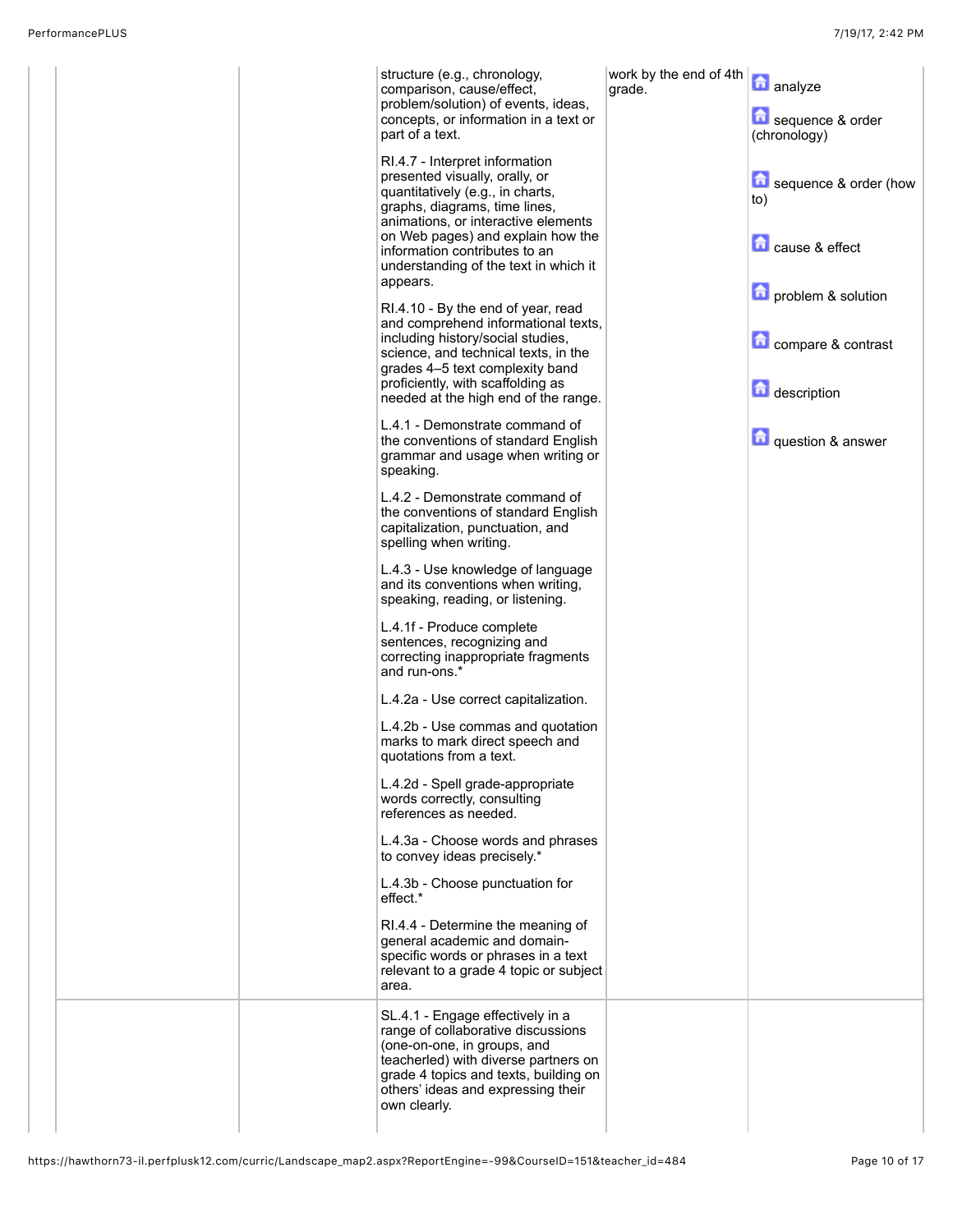|              |                                                                                      |                                                                             | SL.4.2 - Paraphrase portions of a<br>text read aloud or information<br>presented in diverse media and<br>formats, including visually,<br>quantitatively, and orally.                                                                                                                                                    |   |                                                                                 |        |                                   |   |
|--------------|--------------------------------------------------------------------------------------|-----------------------------------------------------------------------------|-------------------------------------------------------------------------------------------------------------------------------------------------------------------------------------------------------------------------------------------------------------------------------------------------------------------------|---|---------------------------------------------------------------------------------|--------|-----------------------------------|---|
|              |                                                                                      |                                                                             | SL.4.1a - Come to discussions<br>prepared, having read or studied<br>required material; explicitly draw on<br>that preparation and other<br>information known about the topic to<br>explore ideas under discussion.                                                                                                     |   |                                                                                 |        |                                   |   |
|              |                                                                                      |                                                                             | SL.4.1b - Follow agreed-upon rules<br>for discussions and carry out<br>assigned roles.                                                                                                                                                                                                                                  |   |                                                                                 |        |                                   |   |
|              |                                                                                      |                                                                             | W.4.2 - Write<br>informative/explanatory texts to<br>examine a topic and convey ideas<br>and information clearly.                                                                                                                                                                                                       |   |                                                                                 |        |                                   |   |
|              |                                                                                      |                                                                             | W.4.4 - Produce clear and coherent<br>writing in which the development<br>and organization are appropriate to<br>task, purpose, and audience.<br>(Grade-specific expectations for<br>writing types are defined in<br>standards 1-3 above.)                                                                              |   |                                                                                 |        |                                   |   |
|              |                                                                                      |                                                                             | W.4.9b - Apply grade 4 Reading<br>standards to informational texts<br>(e.g., "Explain how an author uses<br>reasons and evidence to support<br>particular points in a text").                                                                                                                                           |   |                                                                                 |        |                                   |   |
| ebruary<br>щ | <b>Enduring</b><br>×<br><b>Understandings</b>                                        | <b>Essential</b><br>X<br><b>Questions</b>                                   | <b>Standards</b>                                                                                                                                                                                                                                                                                                        | X | Knowledge xx<br>& Skills                                                        |        | <b>Academic</b><br>Language       | X |
|              | <b>Grade 4 ELA Survival</b> Poetry, Prose, and Drama (3-4 weeks)                     |                                                                             |                                                                                                                                                                                                                                                                                                                         |   |                                                                                 |        |                                   |   |
| arch         |                                                                                      |                                                                             | In this unit, students will learn to proficiently read and comprehend a variety of poetry,<br>prose and drama through grades 4 and 5 complex text, describe in depth character,<br>setting or events within, explain major differences among the structural elements, and<br>make connections among their similarities. |   |                                                                                 |        |                                   |   |
|              |                                                                                      |                                                                             | Poetry, Prose and Drama are a vehicle to self expression.                                                                                                                                                                                                                                                               |   |                                                                                 |        |                                   |   |
|              | <b>Enduring</b><br><b>Understandings</b>                                             | <b>Essential</b><br>X<br><b>Ouestions</b>                                   | <b>Standards</b>                                                                                                                                                                                                                                                                                                        |   | <b>Knowledge</b><br>& Skills                                                    | $\chi$ | <b>Academic</b><br>Language       | × |
|              | The words of poetry stir<br>up feelings and ideas in the<br>reader or listener.      | What is the<br>function of poetry,<br>prose and drama?                      | RI.4.2 - Determine the main idea of a text $\left  \bullet \right $ Identify types of<br>and explain how it is supported by key<br>details; summarize the text.                                                                                                                                                         |   | poetry and its many<br>different forms.                                         |        | <b>D</b> poetry                   |   |
|              | Literary devices are used<br>to promote specific feelings<br>and imagery in writing. | How do the<br>differences in each of<br>these genres affect<br>the reader's | RI.4.3 - Explain events, procedures,<br>ideas, or concepts in a historical,<br>scientific, or technical text, including what<br>happened and why, based on specific                                                                                                                                                     |   | Read poetry using<br>different expressions,<br>voice and emotions.              |        | personification<br><b>D</b> Prose |   |
|              | An author's mood can be<br>identified through his/her<br>word choice                 | interpretation?<br>How is a reader's<br>thoughts and opinions               | information in the text.<br>RI.4.5 - Describe the overall structure<br>(e.g., chronology, comparison,<br>cause/effect, problem/solution) of events,                                                                                                                                                                     |   | Recognize,<br>understand, analyze<br>and identify poetry<br>and its many poetic |        | <b>d</b> drama                    |   |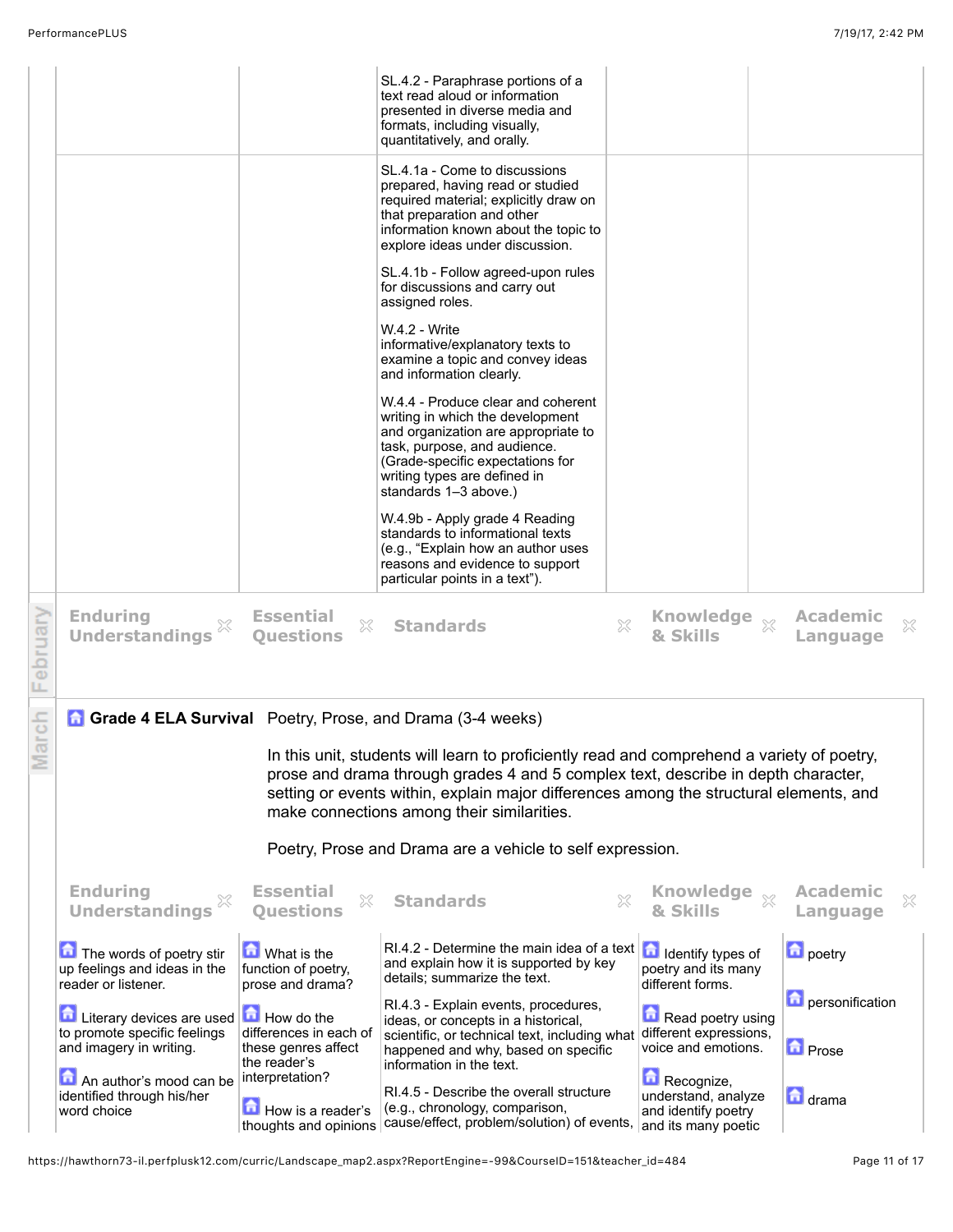| Poetry can make a<br>reader see a different | reshaped through<br>poetry, prose, and | ideas, concepts, or information in a text<br>or part of a text.                                                                                                   | forms.                                                                               | <b>n</b> procedural        |
|---------------------------------------------|----------------------------------------|-------------------------------------------------------------------------------------------------------------------------------------------------------------------|--------------------------------------------------------------------------------------|----------------------------|
| perspective                                 | drama?                                 | RI.4.7 - Interpret information presented<br>visually, orally, or quantitatively (e.g., in<br>charts, graphs, diagrams, time lines,                                | <b>D</b> Understand a<br>variety of formats and<br>styles of poetic verse.           | <b>n</b> simile            |
|                                             |                                        | animations, or interactive elements on<br>Web pages) and explain how the<br>information contributes to an                                                         | Write poetry using<br>different poetic                                               | metaphor                   |
|                                             |                                        | understanding of the text in which it<br>appears.                                                                                                                 | formulas and forms.<br>Determine a                                                   | <b>alliteration</b>        |
|                                             |                                        | RI.4.10 - By the end of year, read and<br>comprehend informational texts,<br>including history/social studies, science,<br>and technical texts, in the grades 4-5 | theme of a story,<br>drama, or poem and<br>support with evidence.                    | <b>n</b> onomatopoeia      |
|                                             |                                        | text complexity band proficiently, with<br>scaffolding as needed at the high end of<br>the range.                                                                 | Summarize the<br>text.                                                               | <b>n</b> assonance         |
|                                             |                                        | RF.4.4b - Read on-level prose and poetry<br>orally with accuracy, appropriate rate,<br>and expression on successive readings.                                     | Describe in depth<br>character, setting, or<br>event in a story or                   | <b>C</b> consonance        |
|                                             |                                        |                                                                                                                                                                   | drama                                                                                | hyperbole                  |
|                                             |                                        |                                                                                                                                                                   | Explain major<br>differences between<br>poems, drama, and<br>prose, and refer to the | $\boxed{\triangle}$ rhythm |
|                                             |                                        |                                                                                                                                                                   | structural elements of<br>poems and drama.                                           | meter                      |
|                                             |                                        |                                                                                                                                                                   | Make connections<br>between the text of a<br>story or drama and a                    | <b>n</b> rhyme             |
|                                             |                                        |                                                                                                                                                                   | visual or oral<br>presentation of the<br>text.                                       | <b>D</b> verse             |
|                                             |                                        |                                                                                                                                                                   | Demonstrate<br>mastery of upper and                                                  | <b>n</b> stanza            |
|                                             |                                        |                                                                                                                                                                   | lower case cursive.<br>Develop a signature<br>and use to sign their                  | $\blacksquare$ plot        |
|                                             |                                        |                                                                                                                                                                   | work by the end of 4th<br>grade.                                                     | <b>n</b> acts              |
|                                             |                                        |                                                                                                                                                                   |                                                                                      | <b>n</b> scenes            |
|                                             |                                        |                                                                                                                                                                   |                                                                                      | dialogue                   |
|                                             |                                        |                                                                                                                                                                   |                                                                                      | <b>n</b> setting           |
|                                             |                                        |                                                                                                                                                                   |                                                                                      | stage directions           |
|                                             |                                        |                                                                                                                                                                   |                                                                                      | $\blacksquare$ theme       |
|                                             |                                        |                                                                                                                                                                   |                                                                                      | <b>n</b> characters        |
|                                             |                                        |                                                                                                                                                                   |                                                                                      | <b>n</b> conflict          |
|                                             |                                        |                                                                                                                                                                   |                                                                                      |                            |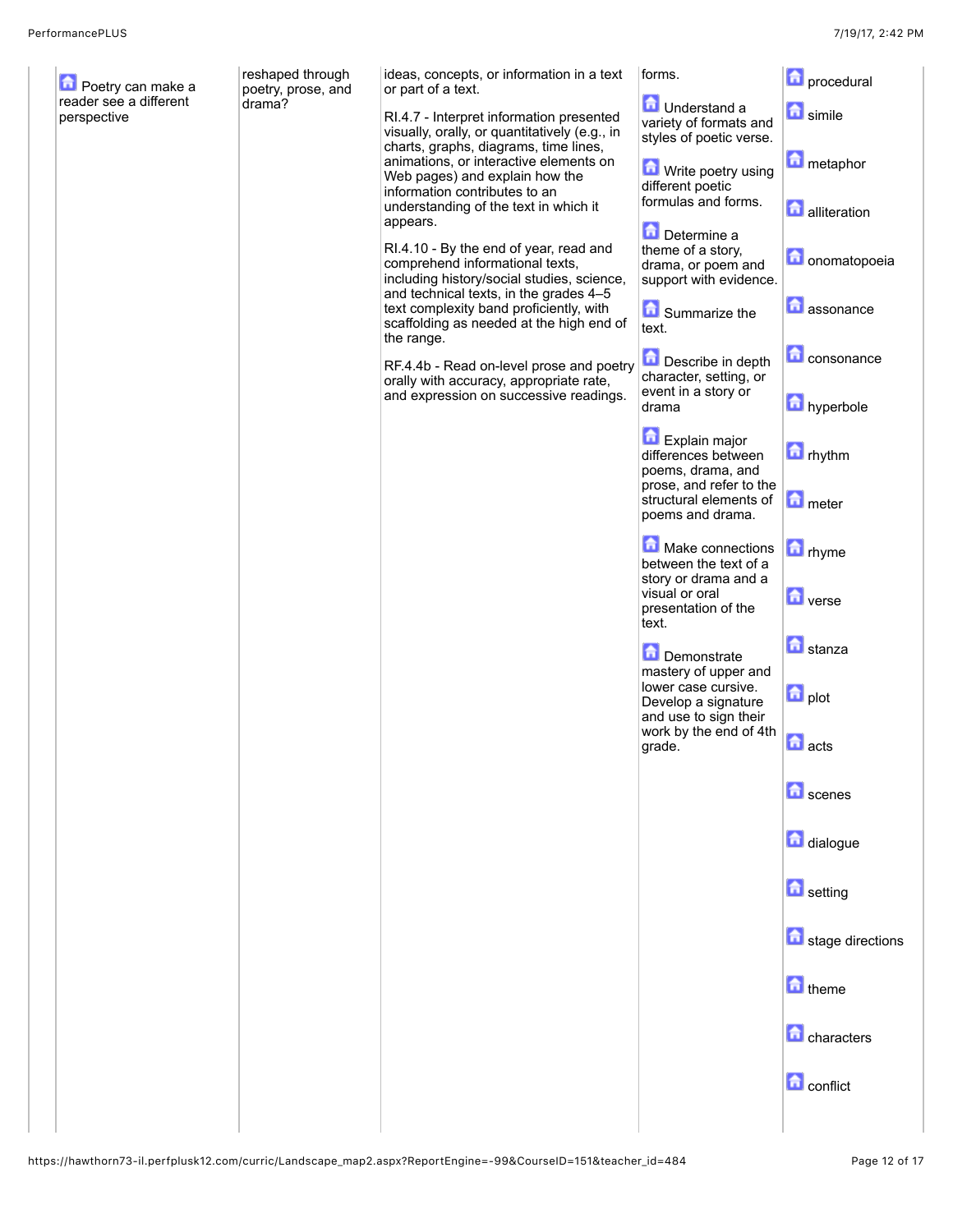|       |                                                                                                                             |                                                                       |                                                                                                                                                                                                                                                                                                          |                                                                        | point of view                               |
|-------|-----------------------------------------------------------------------------------------------------------------------------|-----------------------------------------------------------------------|----------------------------------------------------------------------------------------------------------------------------------------------------------------------------------------------------------------------------------------------------------------------------------------------------------|------------------------------------------------------------------------|---------------------------------------------|
|       |                                                                                                                             |                                                                       |                                                                                                                                                                                                                                                                                                          |                                                                        | <b>Content Specific</b>                     |
|       |                                                                                                                             |                                                                       | W.4.5 - With guidance and support from<br>peers and adults, develop and<br>strengthen writing as needed by<br>planning, revising, and editing. (Editing<br>for conventions should demonstrate<br>command of Language standards 1-3 up<br>to and including grade 4 on pages 28<br>and 29.)                |                                                                        |                                             |
|       |                                                                                                                             |                                                                       | W.4.6 - With some guidance and support<br>from adults, use technology, including the<br>Internet, to produce and publish writing<br>as well as to interact and collaborate with<br>others; demonstrate sufficient command<br>of keyboarding skills to type a minimum<br>of one page in a single sitting. |                                                                        |                                             |
|       |                                                                                                                             |                                                                       | W.4.9 - Draw evidence from literary or<br>informational texts to support analysis,<br>reflection, and research.                                                                                                                                                                                          |                                                                        |                                             |
|       |                                                                                                                             |                                                                       | W.4.10 - Write routinely over extended<br>time frames (time for research, reflection,<br>and revision) and shorter time frames (a<br>single sitting or a day or two) for a range<br>of discipline-specific tasks, purposes,<br>and audiences.                                                            |                                                                        |                                             |
|       |                                                                                                                             |                                                                       | SL.4.1d - Review the key ideas<br>expressed and explain their own ideas<br>and understanding in light of the<br>discussion.                                                                                                                                                                              |                                                                        |                                             |
| April | <b>6</b> Survival Survival Unit (6-8 weeks)                                                                                 |                                                                       |                                                                                                                                                                                                                                                                                                          |                                                                        |                                             |
|       |                                                                                                                             | Masterwork: Night of the Twisters                                     |                                                                                                                                                                                                                                                                                                          |                                                                        |                                             |
|       |                                                                                                                             | Theme and Character development                                       |                                                                                                                                                                                                                                                                                                          |                                                                        |                                             |
|       | <b>Enduring</b><br>X<br><b>Understandings</b>                                                                               | <b>Essential</b><br>X<br><b>Ouestions</b>                             | 53<br><b>Standards</b>                                                                                                                                                                                                                                                                                   | <b>Knowledge</b><br>$\chi$<br>& Skills                                 | <b>Academic</b><br>$\mathbb{X}$<br>Language |
|       | Survival is an instinctive<br>human characteristic.                                                                         | How do life<br>experiences change<br>people?                          | RL.4.1 - Refer to details and examples in<br>a text when explaining what the text says<br>explicitly and when drawing inferences                                                                                                                                                                         | Infer a character's<br>feelings or fears<br>through his/her            | demonstrate                                 |
|       | Survival is contingent<br>upon the interdependence<br>between humans and nature                                             | In what way has<br>perseverance helped<br>you in your life?           | from the text.<br>RL.4.2 - Determine a theme of a story,<br>drama, or poem from details in the text;<br>summarize the text.                                                                                                                                                                              | actions and thoughts<br><b>Compare and</b><br>contrast different texts | merchandise<br><b>d</b> acquire             |
|       | <b>D</b> Persistence and<br>perseverance in pursuit of an <b>n</b> Are there times<br>objective can increase its<br>success | when a person should<br>give up?                                      | RL.4.3 - Describe in depth a character,<br>setting, or event in a story or drama,<br>drawing on specific details in the text                                                                                                                                                                             | in terms of their<br>approach on the topic<br>of survival.             | $\Box$ identify                             |
|       | Positive thinking can help                                                                                                  | Why do natural                                                        | (e.g., a character's thoughts, words, or<br>actions).                                                                                                                                                                                                                                                    | Identify the theme<br>of story.                                        | <b>D</b> engage                             |
|       | people through difficult<br>times.<br>A character changes<br>throughout a story.                                            | disasters occur?<br>What can people<br>do about natural<br>disasters? | RL.4.10 - By the end of the year, read<br>and comprehend literature, including<br>stories, dramas, and poetry, in the<br>grades 4-5 text complexity band<br>proficiently, with scaffolding as needed at                                                                                                  | Evaluate character<br>changes and<br>character traits                  | <b>D</b> conduct                            |
|       |                                                                                                                             |                                                                       | the high end of the range.                                                                                                                                                                                                                                                                               | <b>Comapre and</b>                                                     |                                             |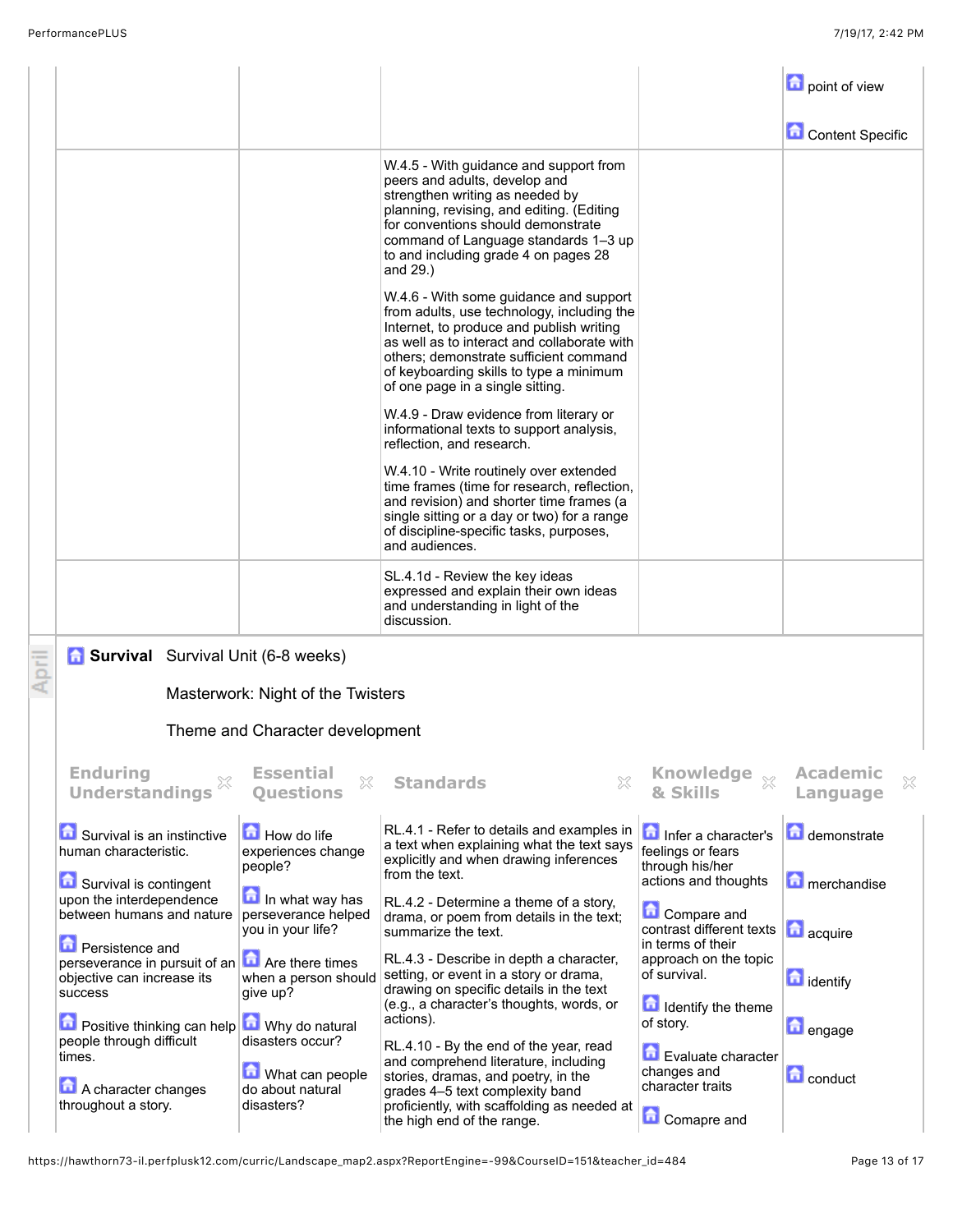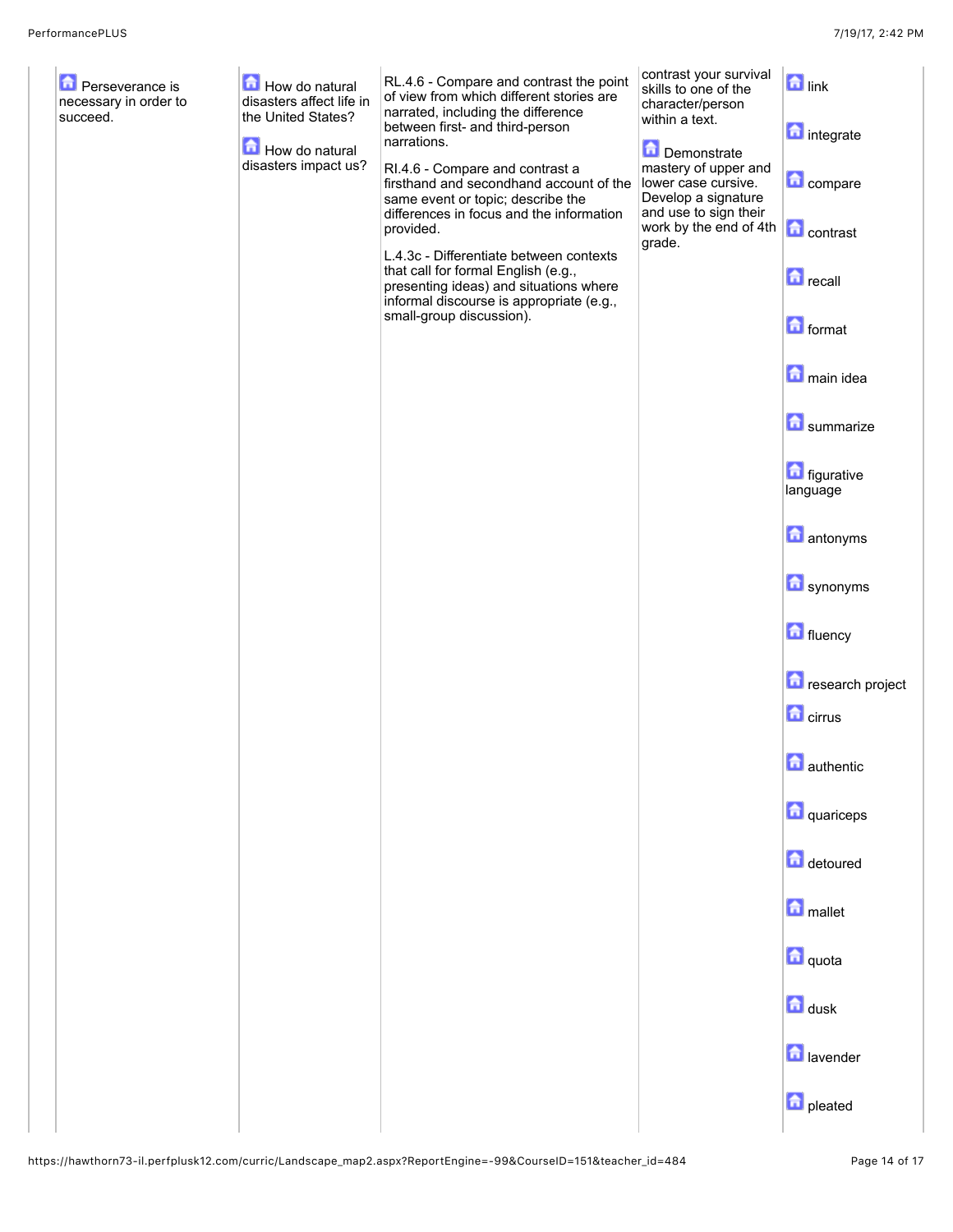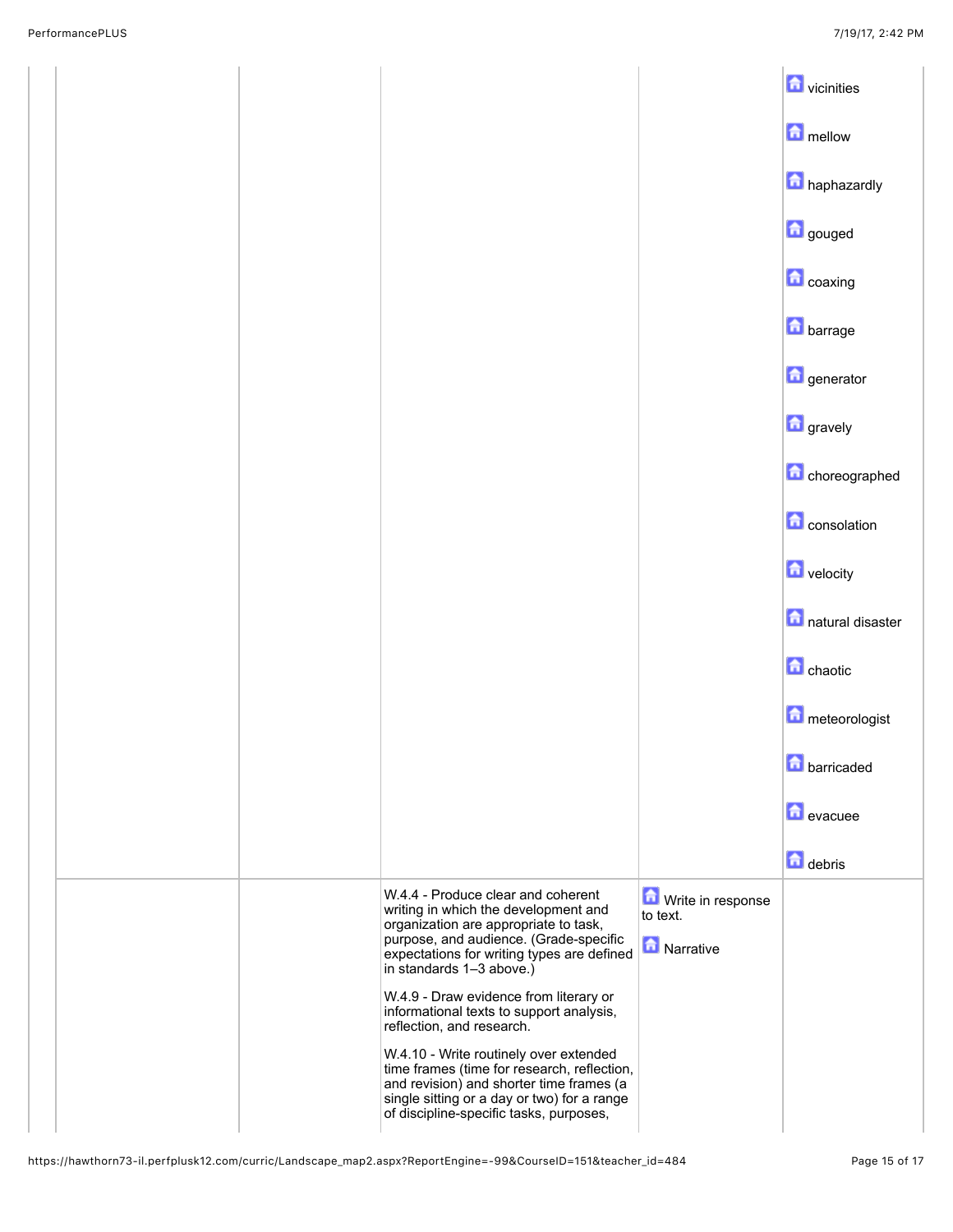|  |                                                                            | and audiences.                                                                                                                                                                                                                                                                                                                                                                  |  |
|--|----------------------------------------------------------------------------|---------------------------------------------------------------------------------------------------------------------------------------------------------------------------------------------------------------------------------------------------------------------------------------------------------------------------------------------------------------------------------|--|
|  |                                                                            | W.4.3d - Use concrete words and<br>phrases and sensory details to convey<br>experiences and events precisely.                                                                                                                                                                                                                                                                   |  |
|  |                                                                            | W.4.9a - Apply grade 4 Reading<br>standards to literature (e.g., "Describe in<br>depth a character, setting, or event in a<br>story or drama, drawing on specific<br>details in the text [e.g., a character's<br>thoughts, words, or actions].").                                                                                                                               |  |
|  |                                                                            | W.4.3 - Write narratives to develop real<br>or imagined experiences or events using<br>effective technique, descriptive details,<br>and clear event sequences.                                                                                                                                                                                                                  |  |
|  |                                                                            | W.4.8 - Recall relevant information from<br>experiences or gather relevant<br>information from print and digital sources;<br>take notes and categorize information,<br>and provide a list of sources.                                                                                                                                                                           |  |
|  |                                                                            | W.4.3a - Orient the reader by<br>establishing a situationand introducing a<br>narrator and/or characters; organize an<br>event sequence that unfolds naturally.                                                                                                                                                                                                                 |  |
|  |                                                                            | W.4.3b - Use dialogue and description to<br>develop experiences and events or show<br>the responses of characters to situations.                                                                                                                                                                                                                                                |  |
|  |                                                                            | W.4.3c - Use a variety of transitional<br>words and phrases to manage the<br>sequence of events.                                                                                                                                                                                                                                                                                |  |
|  |                                                                            | W.4.3e - Provide a conclusion that<br>follows from the narrated experiences or<br>events.                                                                                                                                                                                                                                                                                       |  |
|  | How can positive<br>thinking help you<br>through a difficult<br>situation? | L.4.4 - Determine or clarify the meaning<br>of unknown and multiple-meaning words<br>and phrases based on grade 4 reading<br>and content, choosing flexibly from a<br>range of strategies.                                                                                                                                                                                      |  |
|  | most valuable asset?                                                       | $\Box$ How are you your $ $ L.4.5 - Demonstrate understanding of<br>figurative language, word relationships,<br>and nuances in word meanings.                                                                                                                                                                                                                                   |  |
|  |                                                                            | L.4.6 - Acquire and use accurately grade-<br>appropriate general academic and<br>domain-specific words and phrases,<br>including those that signal precise<br>actions, emotions, or states of being<br>(e.g., quizzed, whined, stammered) and<br>that are basic to a particular topic (e.g.,<br>wildlife, conservation, and endangered<br>when discussing animal preservation). |  |
|  |                                                                            | L.4.4a - Use context (e.g., definitions,<br>examples, or restatements in text) as a<br>clue to the meaning of a word or phrase.                                                                                                                                                                                                                                                 |  |
|  |                                                                            | L.4.4c - Consult reference materials<br>(e.g., dictionaries, glossaries,<br>thesauruses), both print and digital, to<br>find the pronunciation and determine or<br>clarify the precise meaning of key words<br>and phrases.                                                                                                                                                     |  |
|  |                                                                            | L.4.5a - Explain the meaning of simple                                                                                                                                                                                                                                                                                                                                          |  |